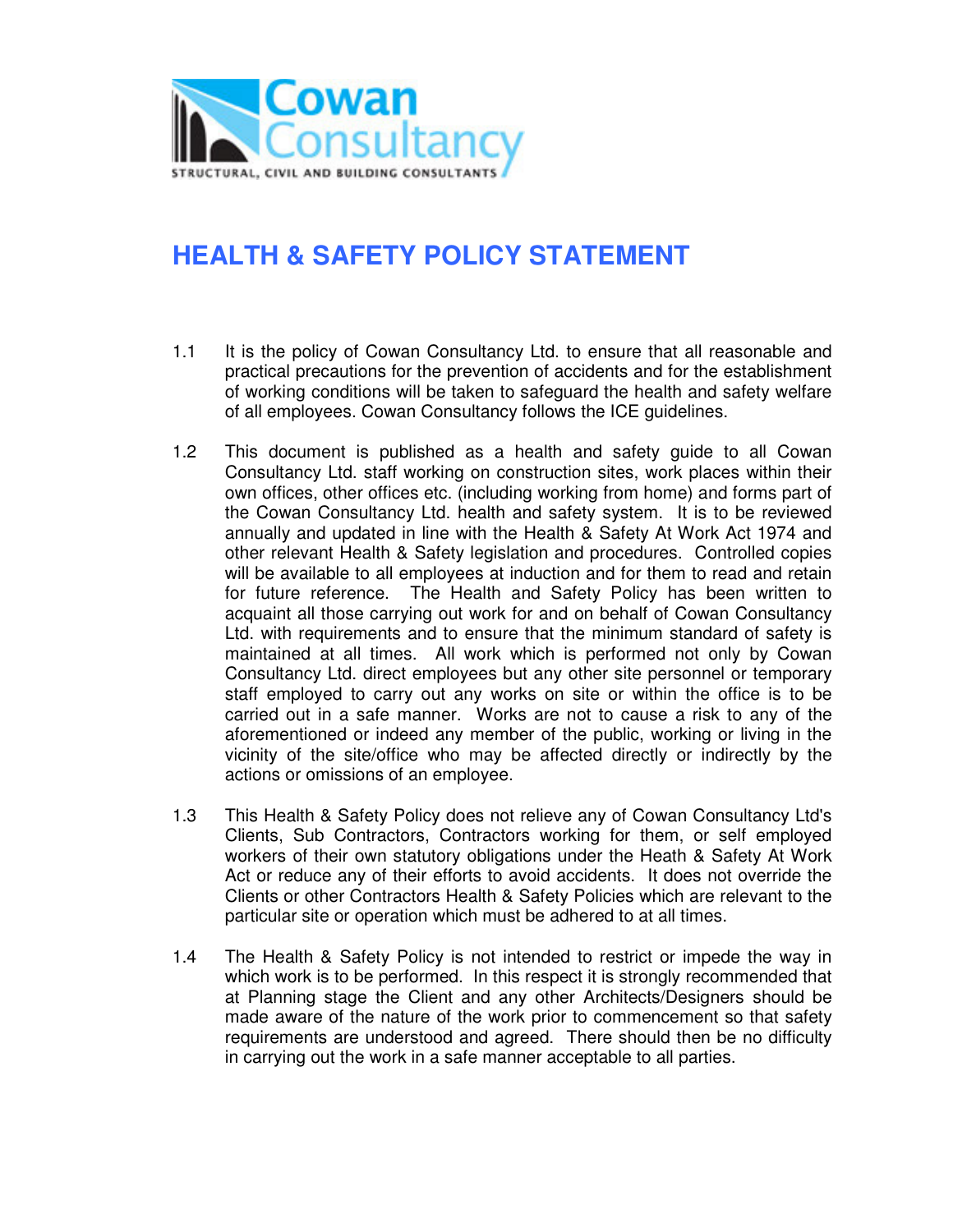Cont/........

- 1.5 In some working environments employees may require the use of special protective equipment. Under these circumstances the Company provides special protective equipment which is to be worn at all times by the employees when working in the specified areas.
- 1.6 As standard issue all employees likely to go to sites will be issued with site hard hat, overalls, high visibility clothing and toe-protective footwear.
- 1.7 The Company employs a qualified First Aider. A current certificate is attached under Appendix g.
- 1.8 Staff will be issued with their own personal first aid kit which is to be carried with them at all times.
- 1.9 Whilst the overall responsibility for the health and safety rests at the highest level of management, personnel at all levels will have to accept some degree of responsibility for carrying out the requirements of this Policy. Wherever possible key individuals have been named and their responsibilities have been defined and wherever practical arrangements have or will be made to ensure that in their absence health and safety cover is maintained.
- 1.10 All technical staff who are involved in designer duties under the CDM Regulations 2007, have a responsibility to ensure that their designs can be constructed safely and that all risks in construction or maintenance are designed-out or minimised.
- 1.11 In order to meet the requirements of cl. 1.10, all technical staff who are involved in designer duties shall adhere to the following principles:
	- a. Only undertake designs that they are competent to undertake.
	- b. Ensure that the client is aware of client duties under CDM
	- c. Avoid foreseeable risks to those involved in the demolition, construction and future use of any structure.
	- d. Eliminate hazards (so far as is reasonably practicable) and reduce the risks associated with those hazards which remain.
	- e. Provide information to the construction team about remaining significant risks.
	- f. Co-ordinate work with others in the construction team to control the management of risk.
	- g. For notifiable projects, ensure that the client has appointed a CDM Co-ordinator before starting design work.
	- h. For notifiable projects, provide information for the Health & Safety file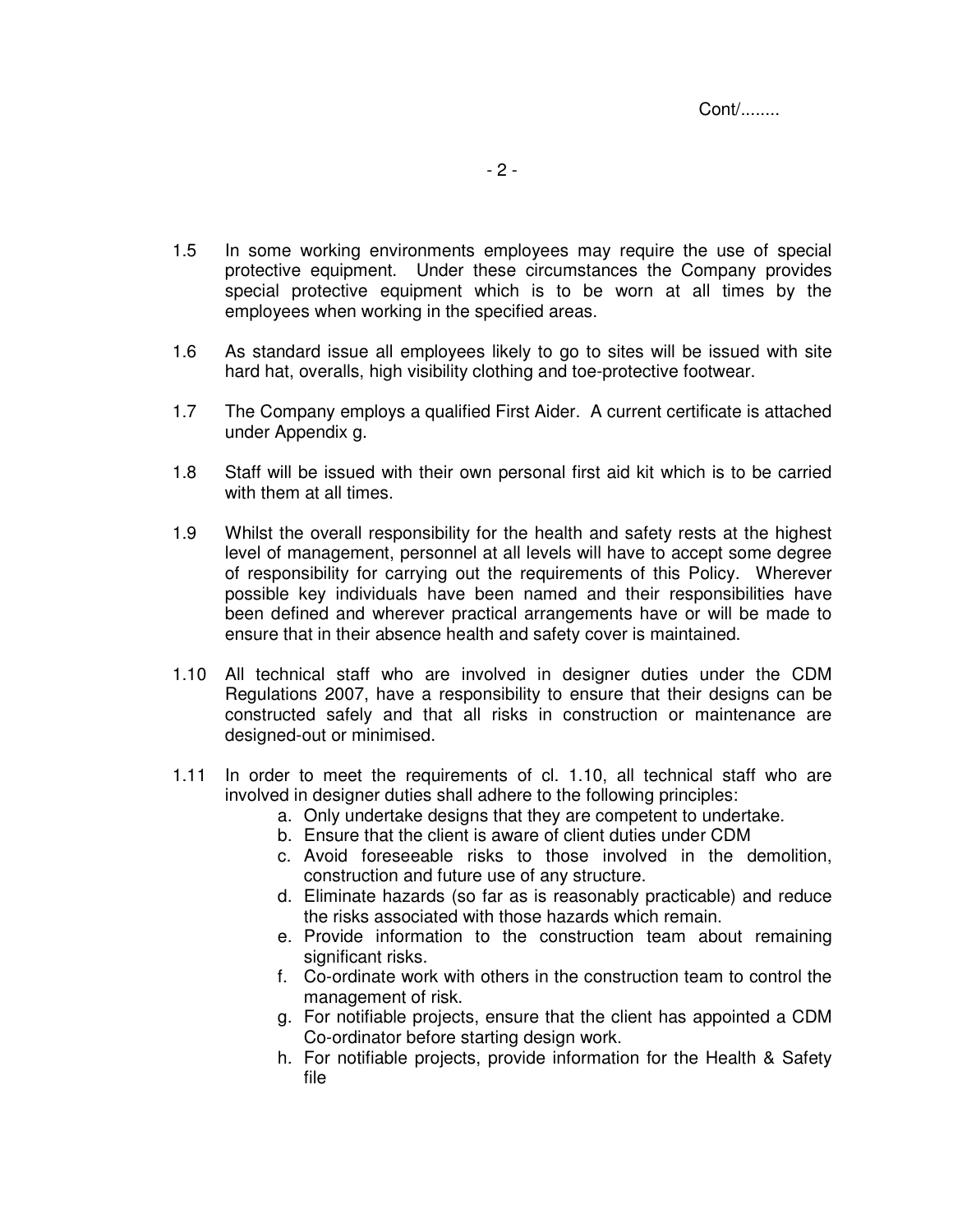1.12 It is the policy of the Company to ensure that sufficient resources are applied to each project, in terms of both personnel and facilities, to ensure that its obligations under CDM are met.

DAVID BUTTON MANAGING DIRECTOR

03/2011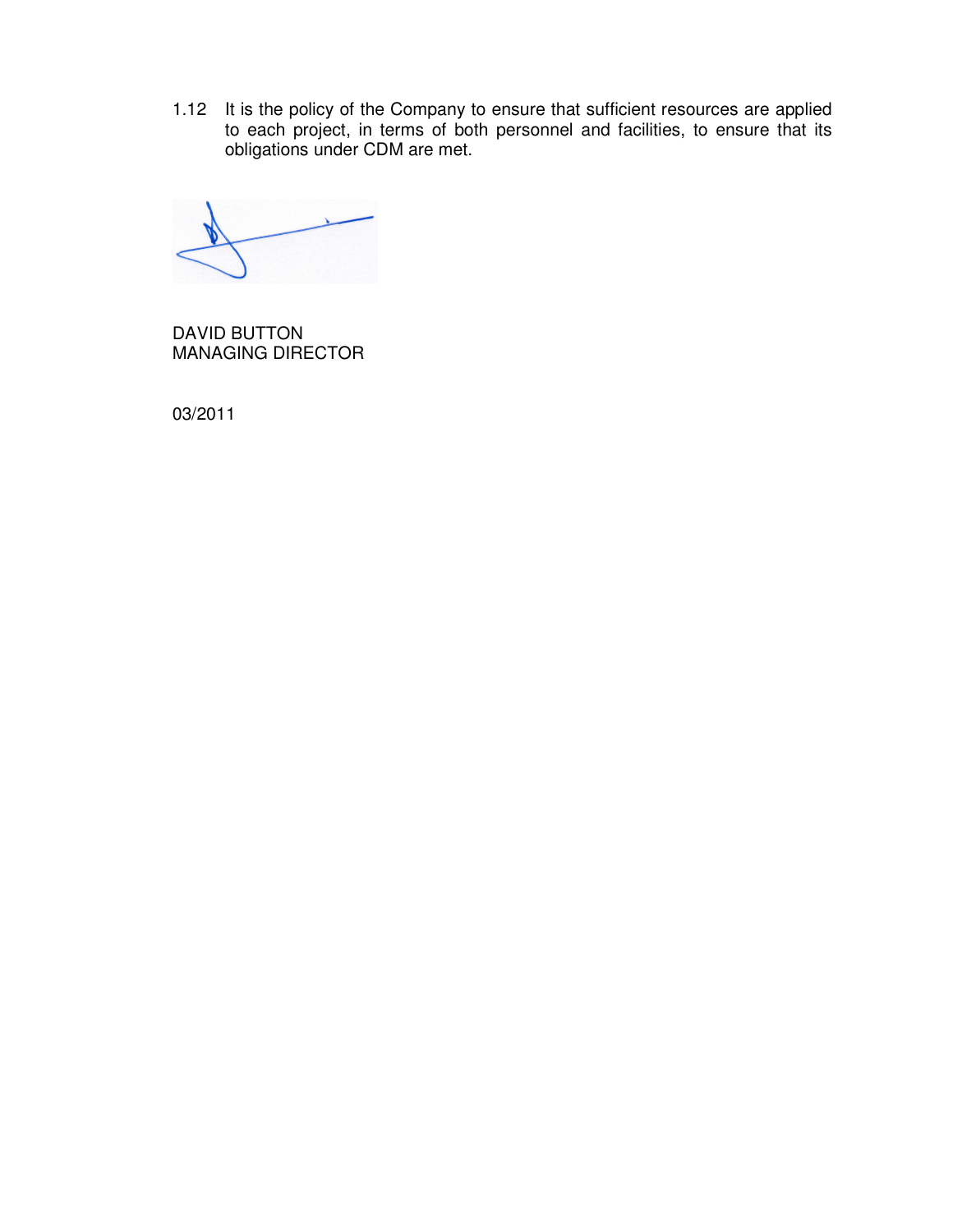## **ORGANISATION AND RESPONSIBILITIES**

## **Management/Supervisory Personnel**

| <b>NAME</b>                                                 | <b>JOB TITLE/</b><br><b>HEALTH &amp; SAFETY RESPONSIBILITY</b>                                                                                                                                                              |
|-------------------------------------------------------------|-----------------------------------------------------------------------------------------------------------------------------------------------------------------------------------------------------------------------------|
| David Button                                                | <b>Managing Director</b><br>Overall responsibility for Cowan Consultancy Ltd.<br>Health and Safety.<br><b>CDM Coordinator</b>                                                                                               |
| <b>Julie Button</b>                                         | Director/Company Secretary<br><b>Health and Safety Manager</b><br>Office and Accounts Manager                                                                                                                               |
| Paul Realey                                                 | Associate<br>Site representation. When making site visits have a<br>duty to inform Contractors of any health and safety<br>hazards noted. Also take full responsibility for his<br>own health and safety.                   |
| Chris Wyeth<br>Stephen Burgess<br><b>Elvin Gomery</b>       | <b>Engineering Staff.</b><br>Site representation. When making site visits have a<br>duty to inform Contractors of any health and safety<br>hazards noted. Also take full responsibility for their<br>own health and safety. |
| <b>Lisa Cotter</b><br><b>Hannah Everett</b><br>Nicola Upton | Secretary/First Aider<br>Secretary<br>Secretary                                                                                                                                                                             |